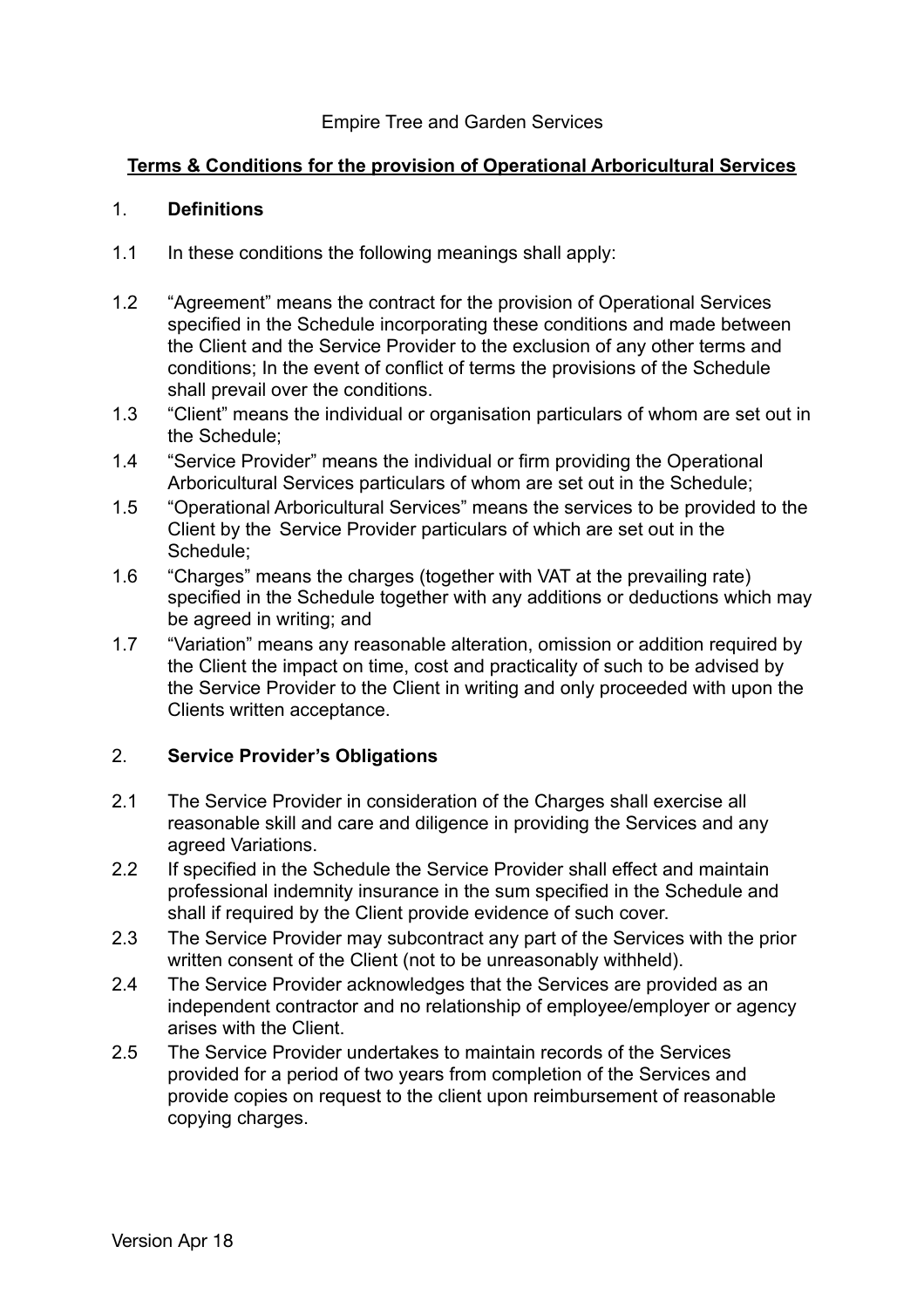## 3. **Charges and Terms of Payment**

- 3.1 The Charges plus VAT shall (unless otherwise provided in the Schedule) be paid within 14 days of an invoice being submitted in accordance with the provisions of the Schedule.
- 3.2 If additional costs or delay is directly caused by discrepancies, errors or omissions in information supplied by the Client the Client shall pay to the Service Provider any such additional costs so incurred and allow a reasonable extension of time for the performance of the Services.
- 3.3 If the payment of any sum due is delayed the Service Provider shall be entitled to charge interest at the rate of 4% above the base rate of the Bank of England for the time being in force on the overdue amount and/or suspend further performance of the Services provided that the Service Provider shall not suspend performance unless it shall have given to the Client written notice requiring payment of the overdue sum within 7 days and the Client shall have failed to comply with such notice.
- 3.4 If any part of an invoice is disputed or queried by the Client the Client shall notify the Service Provider of the details of such dispute or query not less than 10 days prior to the due date of payment and of its intention to withhold payment. The payment of any undisputed part of the invoice shall not be delayed.
- 3.5 All arisings from duly agreed works shall remain the property of the client and may be returned to the client in the event of non-payment of invoice.

## 4. **LIMIT OF SERVICE PROVIDER'S LIABILITY**

- 4.1 If any part of the Services are performed negligently or in breach of the provisions of this Agreement then at the request of the Client (if the request is made within six months of the date of completion of the Services) the Service Provider will re-perform the relevant part of the Services subject to clauses 4.2 and 4.3 below.
- 4.2 Except in the case of death or personal injury caused by the Service Provider's negligence the Service Provider's liability under or in connection with this agreement whether arising in contract tort breach of statutory duty or otherwise shall not exceed the greater of the Service Provider Charges or the amount recoverable under the Service Provider's professional indemnity policy (if applicable.)
- 4.3 The Service Provider shall not be liable for any loss or damage or expenses of any nature incurred or suffered by the Client of an indirect or consequential nature including without limitation any economic loss, loss of profits turnover, business or goodwill.

## 5. **FACILITIES AND ACCESS**

5.1 The Client shall arrange for or grant the Service Provider access at all reasonable times to such premises as may be necessary for the provision of the Services and shall provide the Service Provider with such facilities (if any) as may be specified in the Schedule.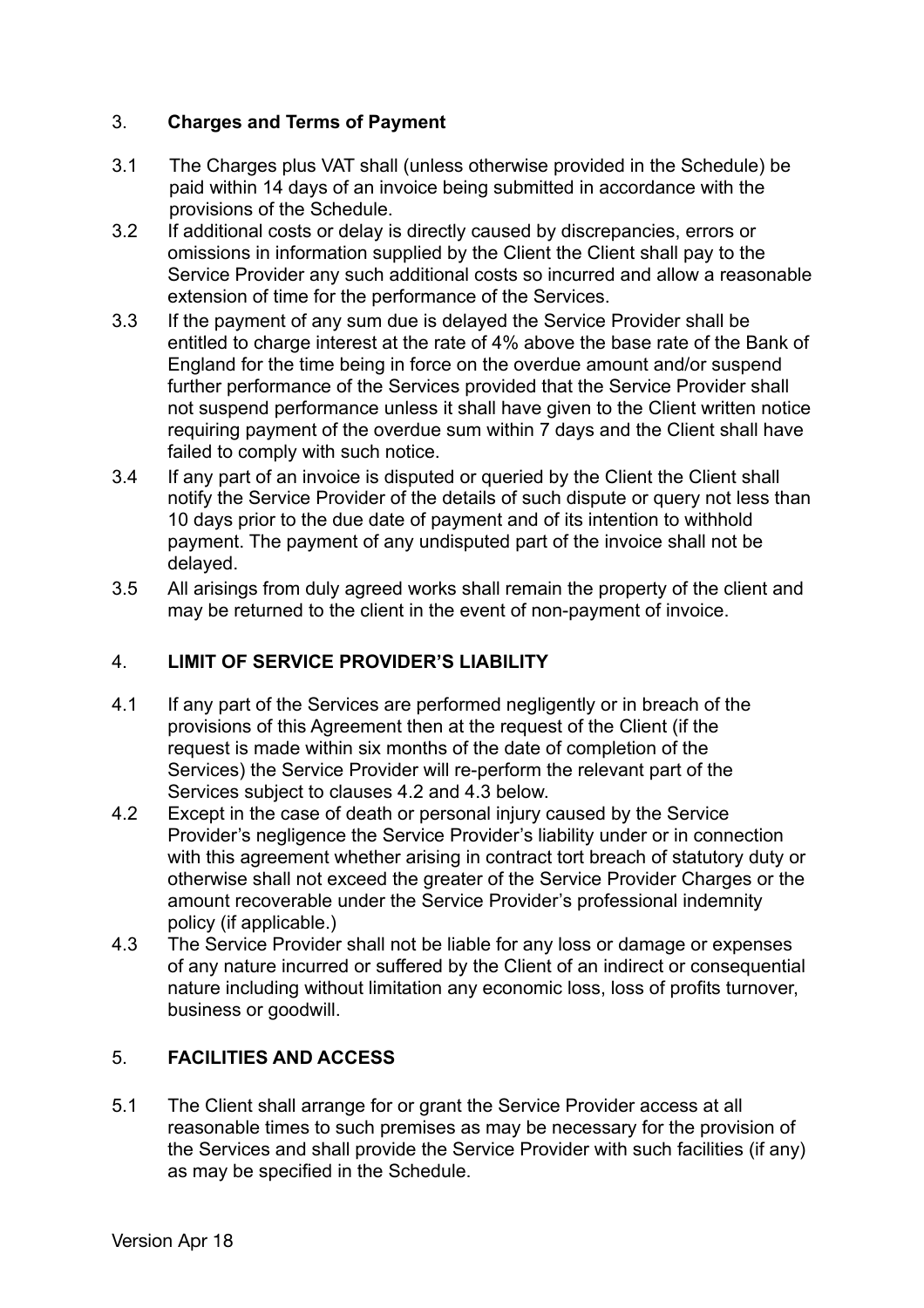#### 6. **TERMINATION**

- 6.1 If either party is in breach of its obligations and fails to remedy such breach (if capable of remedy) within 14 days of receiving written notice to remedy the breach then the Agreement may be terminated forthwith by the party not in default without prejudice to the accrued rights of the parties.
- 6.2 If either party shall become insolvent or bankrupt or have a receiving or administration order made against it or compound with its creditors or commence winding up (save for solvent amalgamation or reconstruction) the other party shall be at liberty by written notice to terminate the Agreement forthwith.

## 7. **CONFIDENTIALITY**

- 7.1 The Service Provider and the Client shall keep confidential all information of the other party whether marked as confidential or not, obtained under or in connection with the provision of the Services and shall not divulge the same to any third party save with the prior written consent of the other party. The provisions of this clause shall survive termination of the Agreement and continue to apply for a period of two years post termination.
- 7.2 The provisions of clause 7.1 shall not apply to information in the public domain (otherwise than by breach of this clause); or information obtained from a third party who is free to divulge the same or such confidential information is required to be divulged by law.
- 7.3 Both parties shall only divulge confidential information to such employees who have a need to know and are bound by similar obligations of confidentiality as set out in this clause 7.

## 8. **INTELLECTUAL PROPERTY**

8.1 Unless otherwise agreed in writing all intellectual property rights arising out of the provision of the Services shall vest in the Service Provider. Subject to the Service Provider having been paid all sums due under the Agreement the Service Provider shall grant to the Client a worldwide non-exclusive non transferable royalty free licence to use and have used the intellectual property for any purpose.

## 9. **FORCE MAJEURE**

9.1 Neither party shall have any liability for delay or failure in performance which result from circumstances beyond the reasonable control of that party. The party affected by such circumstance shall notify the other party if such circumstance occurs. If such circumstance continues for a period of more than three months either party may terminate this Agreement by written notice.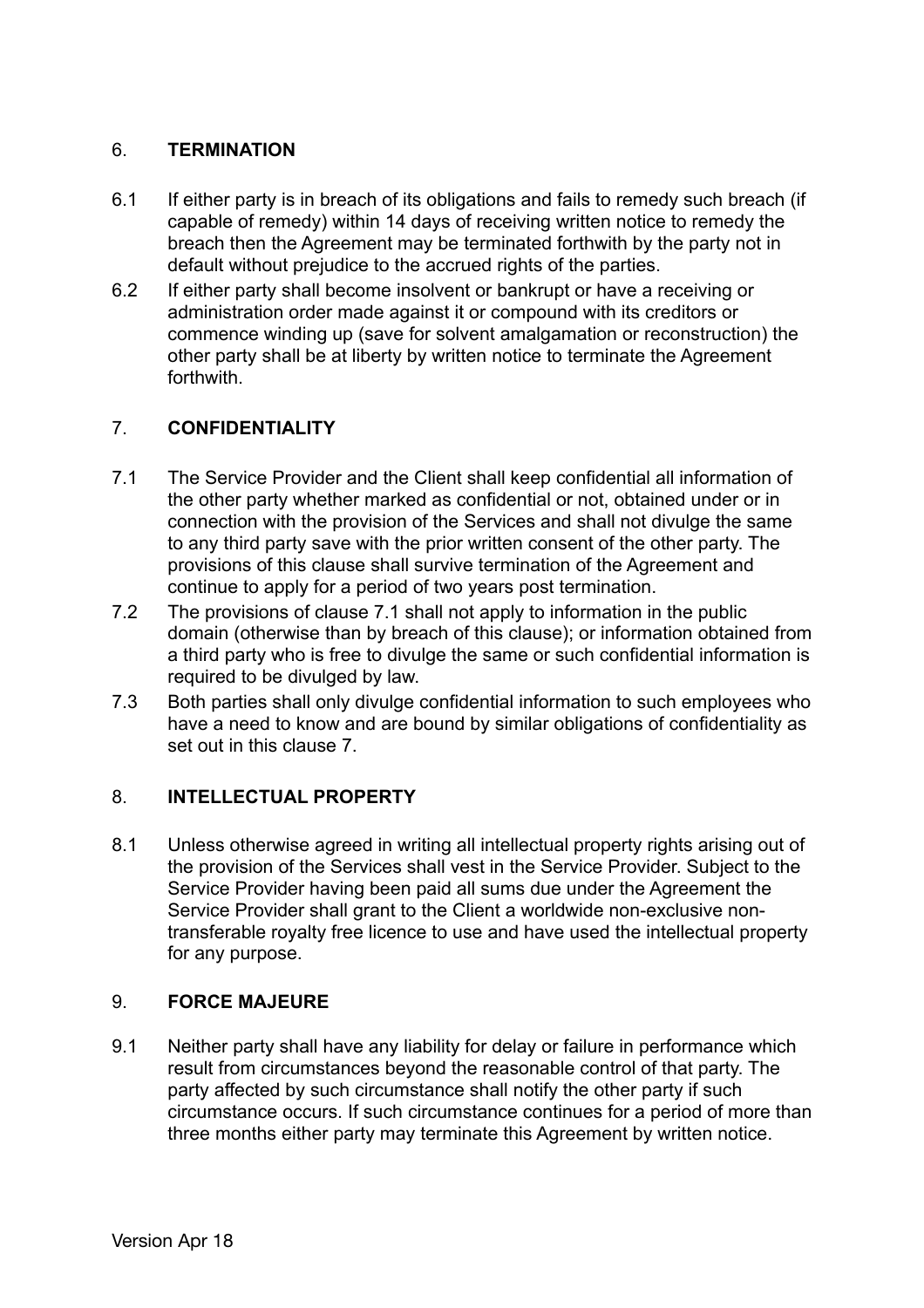#### 10. **DISPUTE RESOLUTION**

10.1 Any dispute or difference which cannot be amicably resolved by the parties shall, where the Client complains of unethical or unprofessional conduct on the part of a Service Provider be referred to the non exclusive jurisdiction of the courts of England and Wales.

#### 11. **THIRD PARTY RIGHTS**

11.1 No term of this Agreement is intended for the benefit of any third party, and the parties do not intend that any term of this contract shall be enforceable by a third party either under the Contracts (Third Parties) Act 1999 or otherwise.

#### 12. **GOVERNING LAW**

12.1 This contract shall be governed by and construed under English law.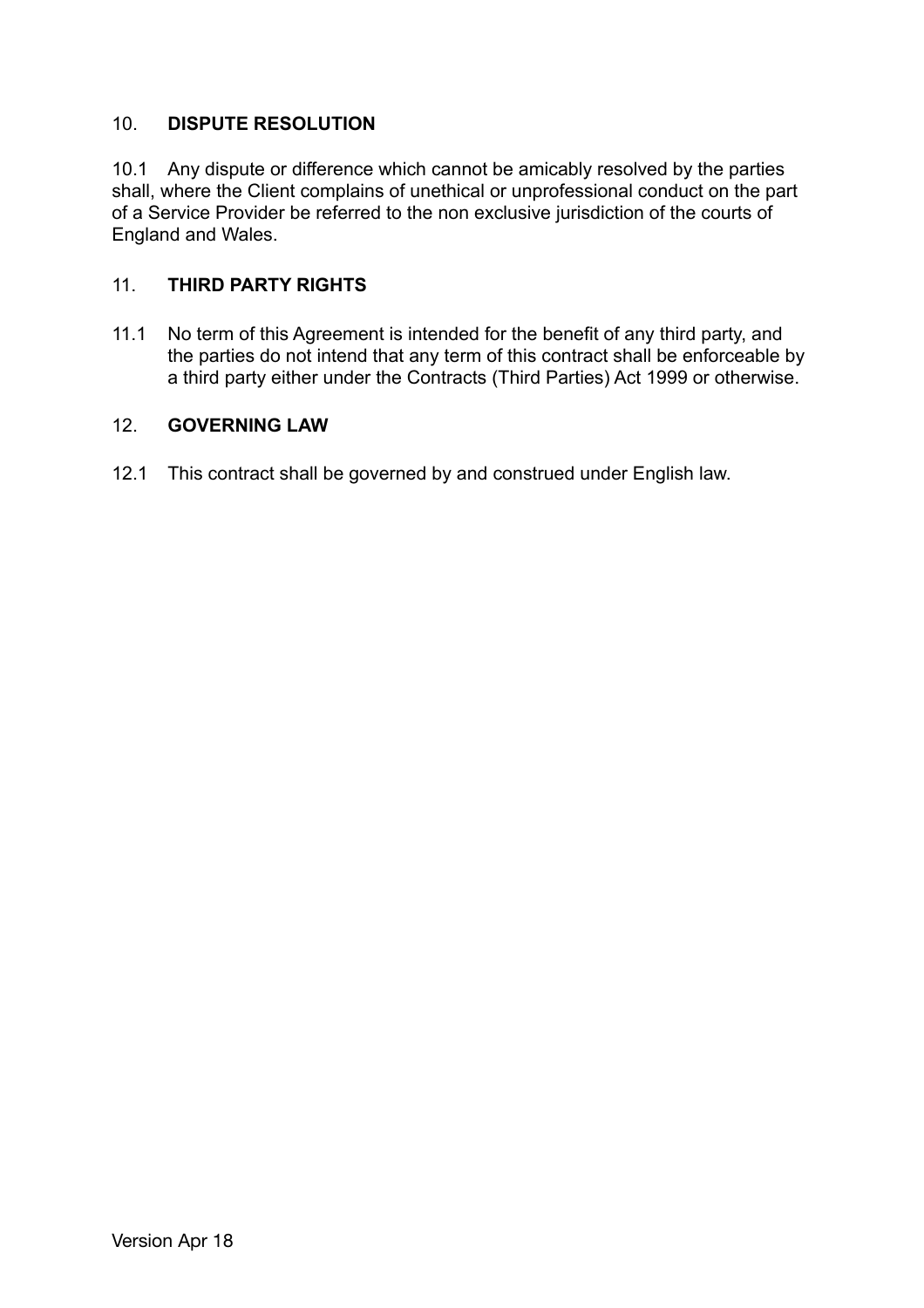## **SCHEDULE**

# **Service Provider: K Johnson MBE Empire Tree & Garden Services**

**Client:** 

Name: Address:

**(clause 1.5):** 

**Charges (clause 1.6):**